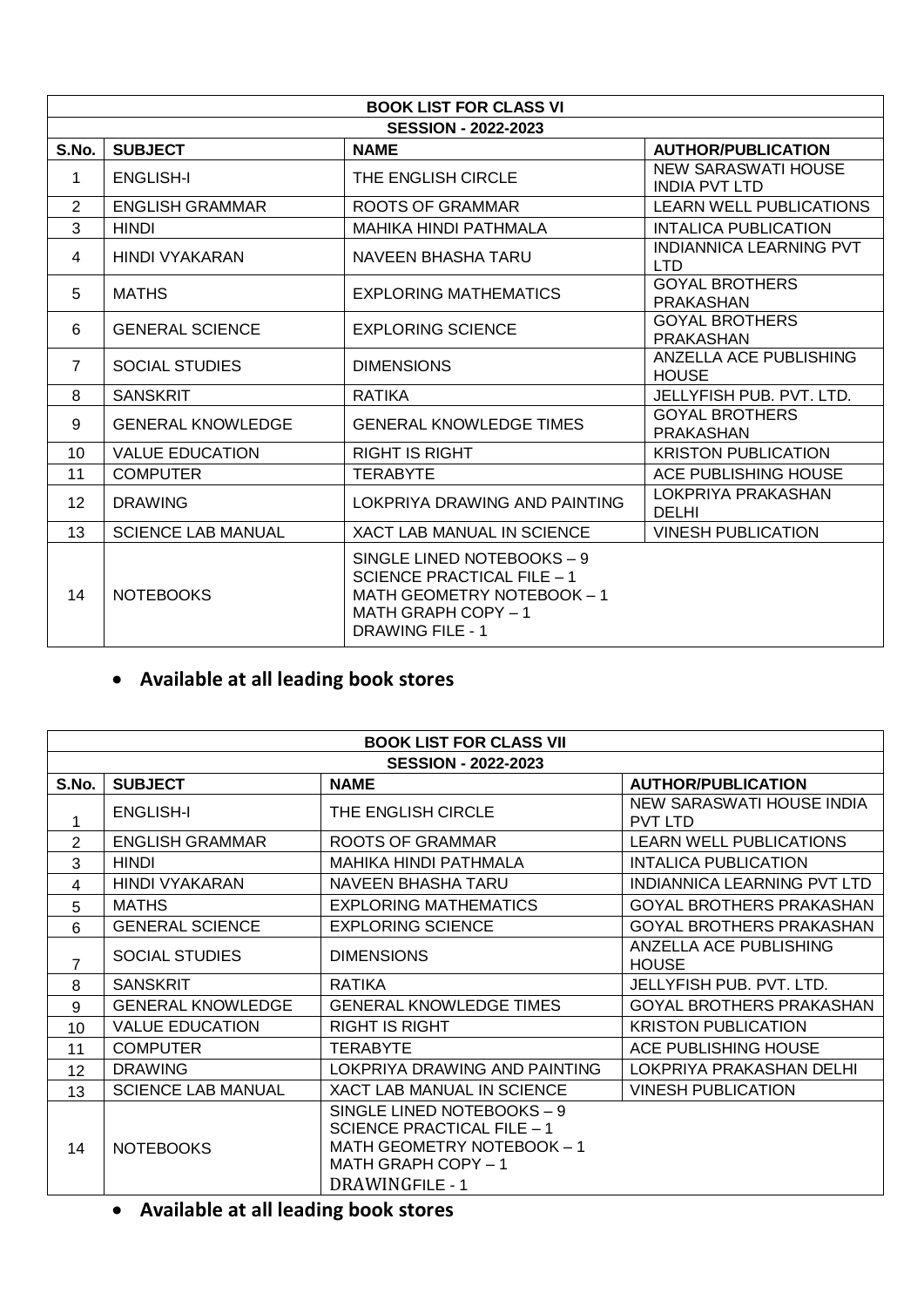| <b>BOOK LIST FOR CLASS VIII</b> |                            |                                                                                                                                                 |                                              |  |
|---------------------------------|----------------------------|-------------------------------------------------------------------------------------------------------------------------------------------------|----------------------------------------------|--|
|                                 | <b>SESSION - 2022-2023</b> |                                                                                                                                                 |                                              |  |
| S.No.                           | <b>SUBJECT</b>             | <b>NAME</b>                                                                                                                                     | <b>AUTHOR/PUBLICATION</b>                    |  |
| 1                               | <b>ENGLISH-I</b>           | THE ENGLISH CIRCLE                                                                                                                              | NEW SARASWATI<br><b>HOUSE INDIA PVT LTD</b>  |  |
| $\overline{2}$                  | <b>ENGLISH GRAMMAR</b>     | <b>ROOTS OF GRAMMAR</b>                                                                                                                         | <b>LEARN WELL</b><br><b>PUBLICATIONS</b>     |  |
| 3                               | <b>HINDI</b>               | <b>MAHIKA HINDI PATHMALA</b>                                                                                                                    | <b>INTALICA</b><br><b>PUBLICATION</b>        |  |
| 4                               | HINDI VYAKARAN             | NAVEEN BHASHA TARU                                                                                                                              | <b>INDIANNICA LEARNING</b><br><b>PVT LTD</b> |  |
| 5                               | <b>MATHS</b>               | <b>EXPLORING MATHEMATICS</b>                                                                                                                    | <b>GOYAL BROTHERS</b><br><b>PRAKASHAN</b>    |  |
| 6                               | <b>GENERAL SCIENCE</b>     | <b>EXPLORING SCIENCE</b>                                                                                                                        | <b>GOYAL BROTHERS</b><br><b>PRAKASHAN</b>    |  |
| $\overline{7}$                  | <b>SOCIAL STUDIES</b>      | <b>DIMENSIONS</b>                                                                                                                               | <b>ANZELLA ACE</b><br>PUBLISHING HOUSE       |  |
| 8                               | <b>SANSKRIT</b>            | <b>RATIKA</b>                                                                                                                                   | <b>JELLYFISH PUB, PVT.</b><br>LTD.           |  |
| 9                               | <b>GENERAL KNOWLEDGE</b>   | <b>GENERAL KNOWLEDGE TIMES</b>                                                                                                                  | <b>GOYAL BROTHERS</b><br><b>PRAKASHAN</b>    |  |
| 10                              | <b>VALUE EDUCATION</b>     | <b>RIGHT IS RIGHT</b>                                                                                                                           | <b>KRISTON</b><br><b>PUBLICATION</b>         |  |
| 11                              | <b>COMPUTER</b>            | <b>TERABYTE</b>                                                                                                                                 | <b>ACE PUBLISHING</b><br><b>HOUSE</b>        |  |
| 12 <sup>2</sup>                 | <b>DRAWING</b>             | LOKPRIYA DRAWING AND PAINTING                                                                                                                   | <b>LOKPRIYA</b><br>PRAKASHAN DELHI           |  |
| 13                              | <b>SCIENCE LAB MANUAL</b>  | XACT LAB MANUAL IN SCIENCE                                                                                                                      | <b>VINESH PUBLICATION</b>                    |  |
| 14                              | <b>NOTEBOOKS</b>           | SINGLE LINED NOTEBOOKS - 9<br><b>SCIENCE PRACTICAL FILE - 1</b><br>MATH GEOMETRY NOTEBOOK - 1<br>MATH GRAPH COPY - 1<br><b>DRAWING FILE - 1</b> |                                              |  |

### **Available at all leading book stores.**

| <b>BOOK LIST FOR CLASS IX</b> |                     |                                                                                                                                                    |                                           |
|-------------------------------|---------------------|----------------------------------------------------------------------------------------------------------------------------------------------------|-------------------------------------------|
| <b>SESSION - 2022-2023</b>    |                     |                                                                                                                                                    |                                           |
| S.No.                         | <b>SUBJECT</b>      | <b>NAME</b>                                                                                                                                        | <b>AUTHOR/PUBLICATION</b>                 |
| 1                             | <b>MAIN SUBJECT</b> |                                                                                                                                                    | <b>NCERT</b>                              |
| $\overline{2}$                | <b>MATHS</b>        | <b>MATHS LAB MANUAL</b>                                                                                                                            | <b>GOYAL BROTHERS</b><br><b>PRAKASHAN</b> |
| 3                             | <b>SCIENCE</b>      | <b>SCIENCE LAB MANUAL</b>                                                                                                                          | <b>GOYAL BROTHERS</b><br><b>PRAKASHAN</b> |
| $\overline{4}$                | V.ED                | RIGHT IS RIGHT                                                                                                                                     | <b>KRISTON</b><br><b>PUBLICATION</b>      |
| 5                             | G.K                 | <b>GENERAL KNOWLEDGE</b>                                                                                                                           | <b>GOYAL BROTHERS</b><br><b>PRAKASHAN</b> |
| 6                             | <b>HINDI</b>        | NOOTAN VYAKARAN SUDHA<br>(COURSE B)                                                                                                                | <b>GOYAL BROTHERS</b><br><b>PRAKASHAN</b> |
| $\overline{7}$                | <b>COMPUTER</b>     | INFORMATION TECHNOLOGY (IX 402)                                                                                                                    | <b>GOYAL BROTHERS</b><br><b>PRAKASHAN</b> |
| 8                             | PHYSICAL EDUCATION  | HEALTH AND PHYSICAL EDUCATION                                                                                                                      | <b>GOYAL BORTHERS</b><br><b>PRAKASHAN</b> |
| 9                             | <b>DRAWING</b>      | LOKPRIYA DRAWING AND PAINTING                                                                                                                      | <b>LOKPRIYA</b><br>PRAKASHAN DELHI        |
| 10                            | <b>NOTEBOOKS</b>    | SINGLE LINED NOTEBOOKS - 11<br><b>SCIENCE PRACTICAL FILE - 2</b><br>MATHS GEOMETRY NOTEBOOK - 1<br>MATHS GRAPH COPY - 1<br><b>DRAWING FILE - 1</b> |                                           |

**Available at all leading book stores.**